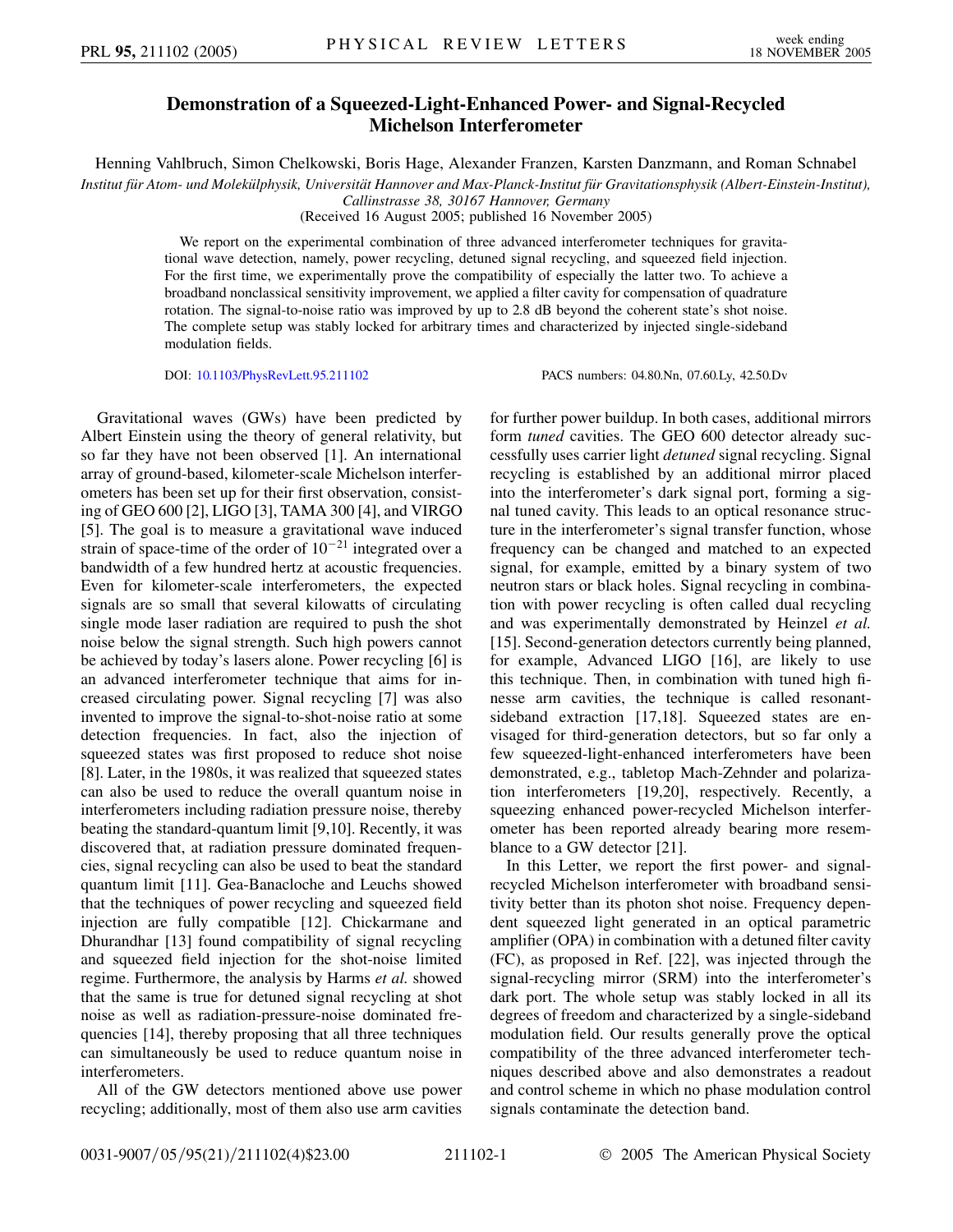The main laser source of our experiment was a monolithic nonplanar Nd:YAG ring laser of 2 W single mode output power at 1064 nm. About 1 W was used for second harmonic generation (SHG) to produce the necessary pump field for the OPA; see Fig. 1. The residual beam was transmitted through a mode cleaner ring cavity to reduce laser amplitude noise and spatial fluctuations. The outgoing field was used as a local oscillator for the homodyne detector (50 mW) as well as a seed beam for the OPA (100 mW), filter cavity locking (30 mW), and the Michelson (120 mW). For controlling the OPA cavity length, a Pound-Drever-Hall (PDH) locking scheme with a phase modulation sideband frequency of 153.8 MHz was used. The error signal was fed back to the piezoelectric transducer mounted coupling mirror of the hemilithic cavity. A similar locking technique was used for the SHG. Another locking loop stabilized the phase relation between the fundamental and second harmonic fields inside the OPA. A more detailed description can be found in Ref. [23]. Locking the OPA to deamplification generates a broadband amplitude quadrature squeezed beam of about 92  $\mu$ W at 1064 nm. This beam was then first passed through a Faraday isolator, protecting the OPA from any backscattered light. A  $\lambda/4$  waveplate turned the *s*-polarized beam into a circularly polarized beam which was mode matched into our linear FC. The coupling and end mirrors had reflectivities of 90% and 99.92%, respectively. The cavity length was electronically stabilized to about  $L = 1.21$  m, resulting in a free spectral range of 124 MHz. We applied the PDH locking technique, utilizing a circularly polarized laser beam that carried 134 MHz phase modulation sidebands and was coupled into the filter cavity from the opposite side. Therefore, it was possible to lock the FC stably to a sideband frequency of  $\pm$ 134 MHz, which results in a detuning frequency of  $\pm 10$  MHz due to the free spectral range of 124 MHz. This technique avoided unwanted control signals showing up in the detection band. Note that such a signal was present in Figs. 3(a) and 4(a) of Ref. [23] at 15 MHz. Locking the filter cavity to either the upper or the lower sideband, the squeezed field was then reflected towards the signal-recycling mirror.

The Michelson interferometer was dual recycled; both recycling cavities had lengths of about 1.21 m and the reflectivities of the power-recycling mirror (PRM) and the SRM were both 90%; cf. Fig. 1. The interferometer was stabilized on a dark fringe, and the PRM was controlled such that it formed a carrier field resonating cavity together with the two Michelson end mirrors of 99.92% reflectivity. The finesse of this power-recycling cavity was measured to 60. The signal-recycling cavity (SRC) that was formed by the SRM and the two end mirrors contained no carrier field and could be stably locked to sideband frequencies of  $\pm 10$  MHz. Altogether, three electronic control loops were applied to stabilize the interferometer to this operation point, utilizing two polarization modes and two modulation frequencies. The phase modulations at 15 and 134 MHz were applied to the carrier field before it entered the interferometer, and a  $\lambda/2$  plate in front of the PRM split the incoming beam into 100 mW of *s* polarization and 20 MHz of *p* polarization. The position of the PRM was locked by a PDH technique via the 15 MHz sidebands in the *s* polarization. Modulation sidebands at 134 MHz in the *s* and *p* polarizations were then used to control the dark port and the length of the detuned signalrecycling cavity, respectively. The polarization modes were decoupled by a polarizing beam splitter (PBS) that was placed between the 50/50 beam splitter and the SRM. An arm length difference of the Michelson of 7 mm was sufficient to provide adequate strong error signals.

The squeezed beam from the detuned locked filter cavity was injected into the SRC, passing a combination of a PBS, a  $\lambda/2$  plate, and a Faraday rotator. This gave spatial



FIG. 1 (color online). Schematic of the experiment. Amplitude squeezed light is generated in an OPA cavity of controlled length. The detuned filter cavity provides frequency dependent squeezing suitable for a broadband quantum noise reduction of a shot-noise limited dualrecycled Michelson interferometer. SHG: second harmonic generation; OPA: optical parametric amplifier; DC: dichroic mirror; LO: local oscillator; PD: photodiode; PRM: powerrecycling mirror; SRM: signal-recycling mirror; **n**: piezoelectric transducer.

<sup>211102-2</sup>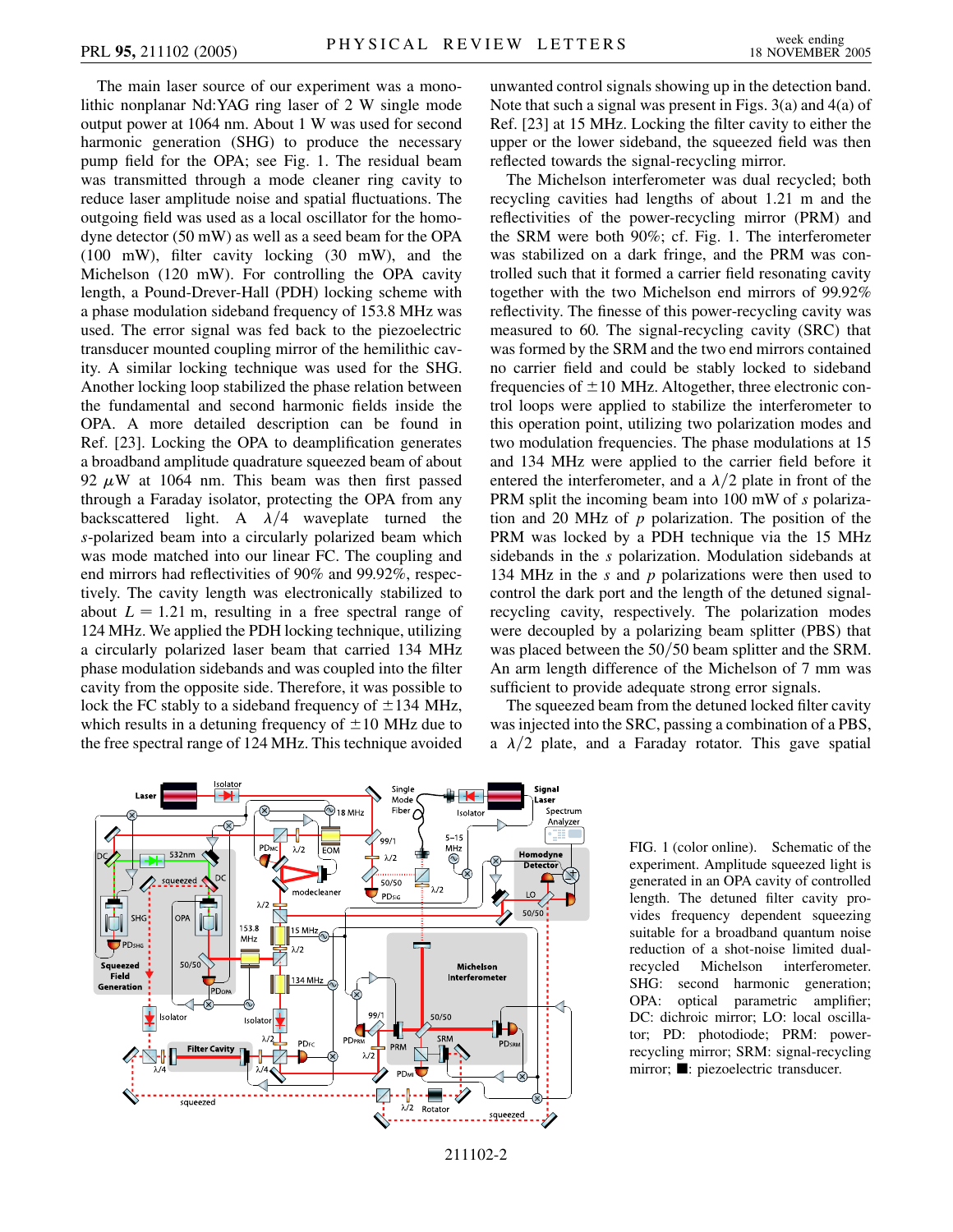degeneracy between the reflected squeezing and the signal output beam of the interferometer. The combined field was guided to a homodyne detector that was built from two electronically and optically matched photodetectors based on Epitaxx ETX1000 photodiodes. All spectra presented in this paper were analyzed with 100 kHz resolution bandwidth and 100 Hz video bandwidth, averaging over 5 subsequent measurements.

The setup described so far facilitates the measurement of the interferometer's noise transfer function. The measurement of the signal transfer function and, therefore, the combined signal-to-noise ratio required the generation of a modulation signal of known strength and tunable sideband frequency. We chose to inject a single-sideband modulation field into the interferometer, similar in design to Ref. [24]. Such a field is generically different from a phase modulation, for example, generated by a gravitational wave. However, it has been shown in Ref. [25] that a shot-noise limited signal-recycled interferometer with detuning larger than the SRC bandwidth cannot be significantly improved by frequency dependent homodyning, socalled variational output. The reason is that only a single sideband is supported and injecting a single-sideband modulation is therefore a meaningful method to characterize the signal-recycled interferometer. The signal was generated utilizing a second monolithic nonplanar Nd:YAG ring laser. This laser was frequency locked to the main laser by a phase lock loop, with tunable beat frequency in the range of 5–15 MHz between both light sources. This signal laser beam was injected through one of the interferometer end mirrors as shown in Fig. 1.

Figure 2 shows the squeezed-light-enhanced quantum noise performance of our dual-recycled interferometer. By using frequency dependent squeezed light, the quantum noise can be reduced below the shot-noise level (a) for all sideband frequencies shown (d). If, instead, no filter cavity is used, the quantum noise is increased at some sideband



FIG. 2 (color online). Amplitude quadrature noise power spectra from homodyne detection: (a) shot noise, (b) frequency dependent squeezing after reflection at the  $+10$  MHz detuned signal-recycling cavity (SRC) without reflection from the detuned FC, (c) frequency dependent squeezing after reflection at the  $-10$  MHz detuned filter cavity (FC) without reflection from the detuned SRC, (d) regained broadband squeezed-lightenhanced performance achieved by reflecting the squeezed light from both cavities with opposite detunings.

frequencies (b). This effect is a consequence of a rotation of the field's quadratures when reflected from a detuned cavity [22]. While the OPA generated an amplitude squeezed beam, the squeezing ellipse is rotated such that antisqueezing is detected around the SRC-detuning frequency by the homodyne detector. This effect has first been observed and characterized in Ref. [23]. The filter cavity compensates this effect while being locked to the same detuning frequency but with opposite sign. The remaining hump around 10 MHz in curve (d) arises from additional losses inside the SRC caused mainly by the PBS. For this reason, the squeezing got reduced most exactly at the detuning frequency.

The mode matching efficiencies of the squeezed field into the FC and SRC were 95% in both cases. Additional losses on the squeezing arose from the OPA escape efficiency of 90%, transmittance of the isolator including double passing the Faraday rotator of 91%, mode matching efficiency at the homodyne detector of 95%, and quantum efficiency of photodiodes of 93%, adding up to an overall efficiency of 65%. The result was a detected nonclassical noise suppression of 2.8 dB at 5 MHz. The poorer squeezing of about 2.0 dB at 14 MHz was due to the limited bandwidth of the OPA of 20 MHz. In principle, the bandwidth can be increased by higher coupler transmission, which in turn requires a higher pump intensity, but since, in GW detectors, squeezing at acoustic frequencies will apply, the OPA bandwidth limitation will not be an issue. We note that all measured spectra were at least 5 dB above the detection dark noise, which was taken into account.

Figure 3 demonstrates the squeezing enhanced signalto-noise ratio (SNR) of single-sideband signals. The Michelson interferometer was stably locked with a  $+10$  MHz detuned signal-recycling cavity, while a single sideband was subsequently injected at ten different sideband frequencies, and the spectra were measured with and without frequency dependent squeezed field injection. The experimental results show an increase of the SNR over the whole detection bandwidth. In comparison with the shotnoise limited signals (c) the SNR was improved by up to 2.8 dB into the nonclassical regime (b).

In conclusion, we have experimentally demonstrated the compatibility of power recycling, carrier detuned signal recycling, and squeezed field injection. Broadband nonclassical noise suppression was achieved by employing a detuned filter cavity for compensation of quadrature rotation. The optical layout of our demonstration experiment can directly be applied to improve the sensitivity of large scale signal-recycled interferometers at their shot-noise limited detection frequencies, typically above 1 kHz. The scheme demonstrated also directly applies to the shot-noise limited resonant-sideband extraction topology which is planned for the Advanced LIGO detector (LIGO II) [16]. Then the filter cavity needs to be adapted to compensate for the quadrature rotation due to the resonant-sideband extraction cavity [14].